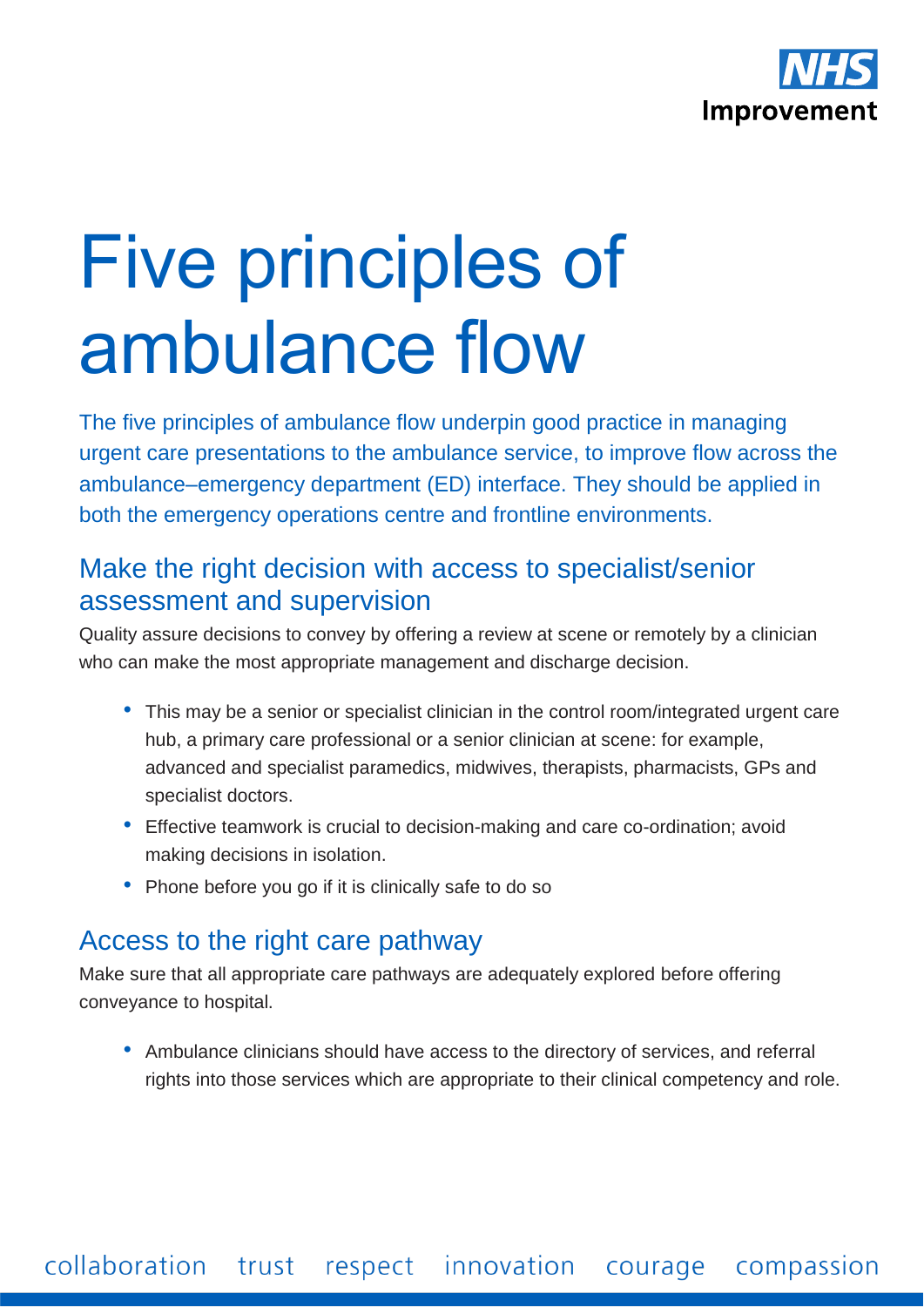- Systems should regularly review pathways to ensure they meet service users' needs in terms of both clinical criteria and access, including monitored options for delayed referral.
- Patients should only be conveyed or referred to the ED if it is the only service available that can meet their needs.

## Adequate follow-up and safety netting

Optimise subsequent care by ensuring adequate follow-up plans for all patients.

- If you discharge a patient at the scene, ensure adequate follow-up plans, worsening care advice and safety netting.
- If you convey a patient, think about what they may need to recover and return home as quickly as possible.
- Consider taking a patient's mobility aides and medications with them to hospital to help them stay independent.

## Access to the right transport, at the right time

If a patient does need to be travel to hospital, or another care setting, use the most appropriate form of transport. If a patient does not need to be conveyed in clinician-staffed ambulance, use an appropriate alternative.

- Consider using a patient's own transport, taxis and non-emergency transport services as an alternative to a clinician-staffed emergency ambulance. Where possible, arrange transport in a planned way which co-ordinates the clinical need of a patient with system capacity: for example, synchronising with a booked appointment.
- Optimise mobility at every stage to maximise independence and streaming options, both in acute and community settings.
- Avoid using trolleys for patients who can walk.

## Good recordkeeping and handover

Make sure you consult and complete relevant clinical records, including patient-held records where appropriate, to ensure continuity of care. Ensure assessment and documentation is proportionate to a patient's presentation.

- Check to see if a patient has a care plan that can guide you in their management.
- Prepare a verbal 'handover' or referral using recognised communication tools, such as SBAR.